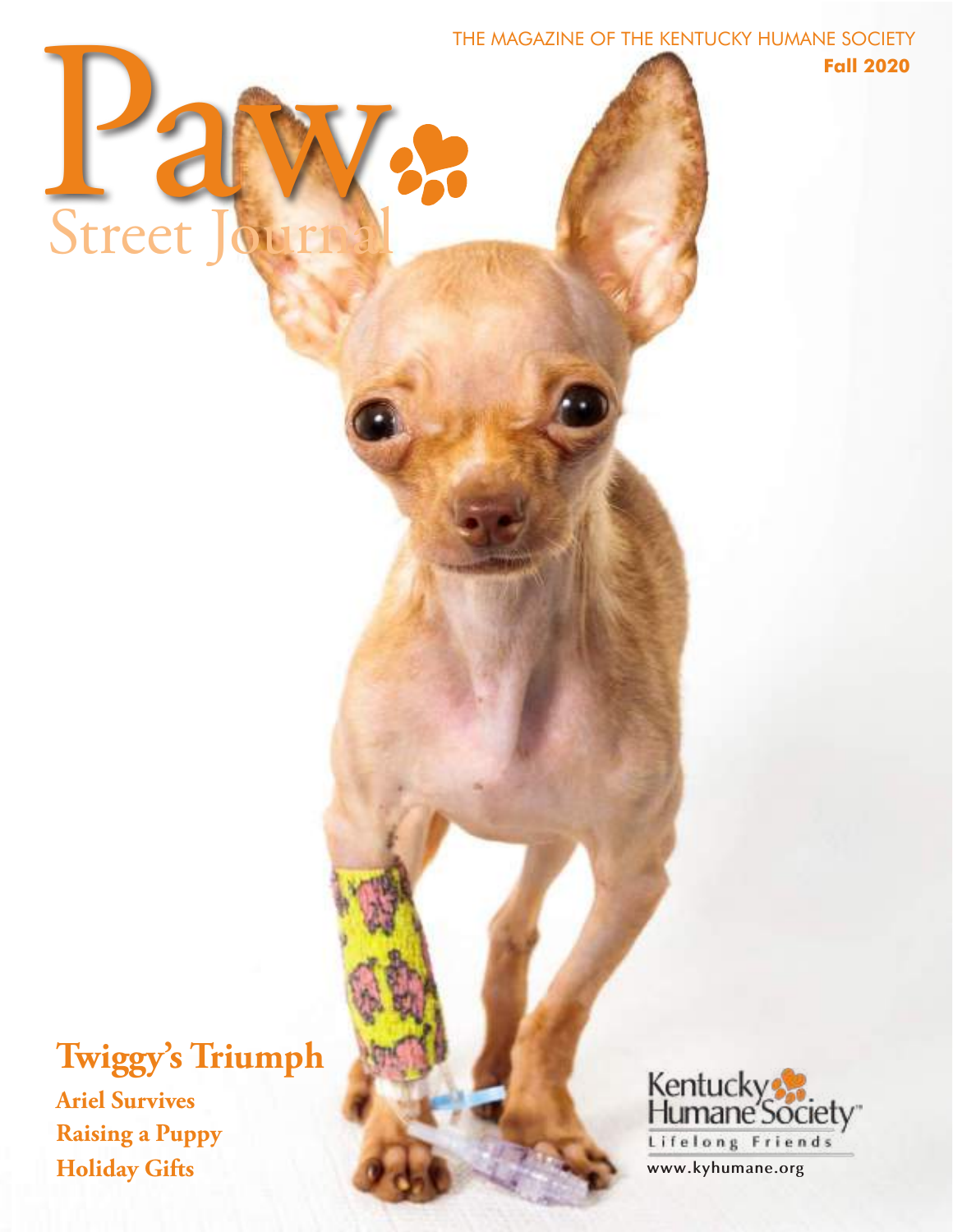# 2020 Comes to a Close

#### Dear Friends,

As 2020 starts to come to a close, I hope you and your loved ones are staying well.

This has been a challenging year, but I wanted to share some good news with you that will help your gift to the Kentucky Humane Society go twice as far.

The Frazier-Joy Family Foundation has generously offered to match – dollar for dollar – every gift the Kentucky Humane Society receives before Dec. 31 … up to a total of \$35,000.

So many animals and people in our community are hurting right now. The struggling economy has cut donations, and more animals than ever before are in crisis. If you can make a special gift to help the animals, we would be so grateful!



*Lori with her cat, Cam*

KHS is our state's largest pet adoption agency and spay/ neuter provider. Thanks to compassionate people like you, we take

in and find homes for more than 6,000 cats, dogs and horses every year, and provide critical resources to pet owners in need. We help animals not only in Jefferson County, but from all corners of Kentucky.

But we can only do it with your support. Please make a life-changing difference for animals in need by making a special donation to KHS. Your gift will help us meet this matching gift challenge, so that twice as many animals will be impacted by your generosity.

Wishing you a safe and peaceful holiday season.

Sincerely,

Ei Vane Redmon

Lori Kane Redmon President and CEO

The *Paw Street Journal* is a quarterly publication of the Kentucky Humane Society. Questions or comments may be addressed to the Public Relations Department, (502) 515-3152 or info@kyhumane.org. Circ.: 18,500

**Editorial team:** Dominic Jackson, Andrea Blair and Megan Decker.

#### **Board of Directors**

Beth Andrews (Chair), Jennifer Branch, Steve Codey, Tony Deye, Andrea Duvall, David Easterling, Ann Leonard, Bill Myers, Patrick Padgett, Darren Stein, Jena Stone, Ellen Stubbs

Toni Clem,\* Nick Costides,\* Brian Haara,\* John Hassmann,\* Rick Maynard,\* Glenn Price,\* Patti Swope\* *\* Advisory Board*



Cover photo of Twiggy by Jennifer Schoenegge, jenniferschoenegge.com

#### **Leadership Team**

Lori Redmon, President & CEO Britney Chaney, Chief Operating Officer Alisa Gray, VP of Outreach Karen Koenig, VP of Animal Welfare Andrea Blair, PR & Marketing Director Jeff Callaway, Facilities Director Darlene Rich, Director of Finance Kat Rooks, Kentucky Initiatives Director Robin Vincent, Shelter Operations Director Kristin Binkowski, Development Manager

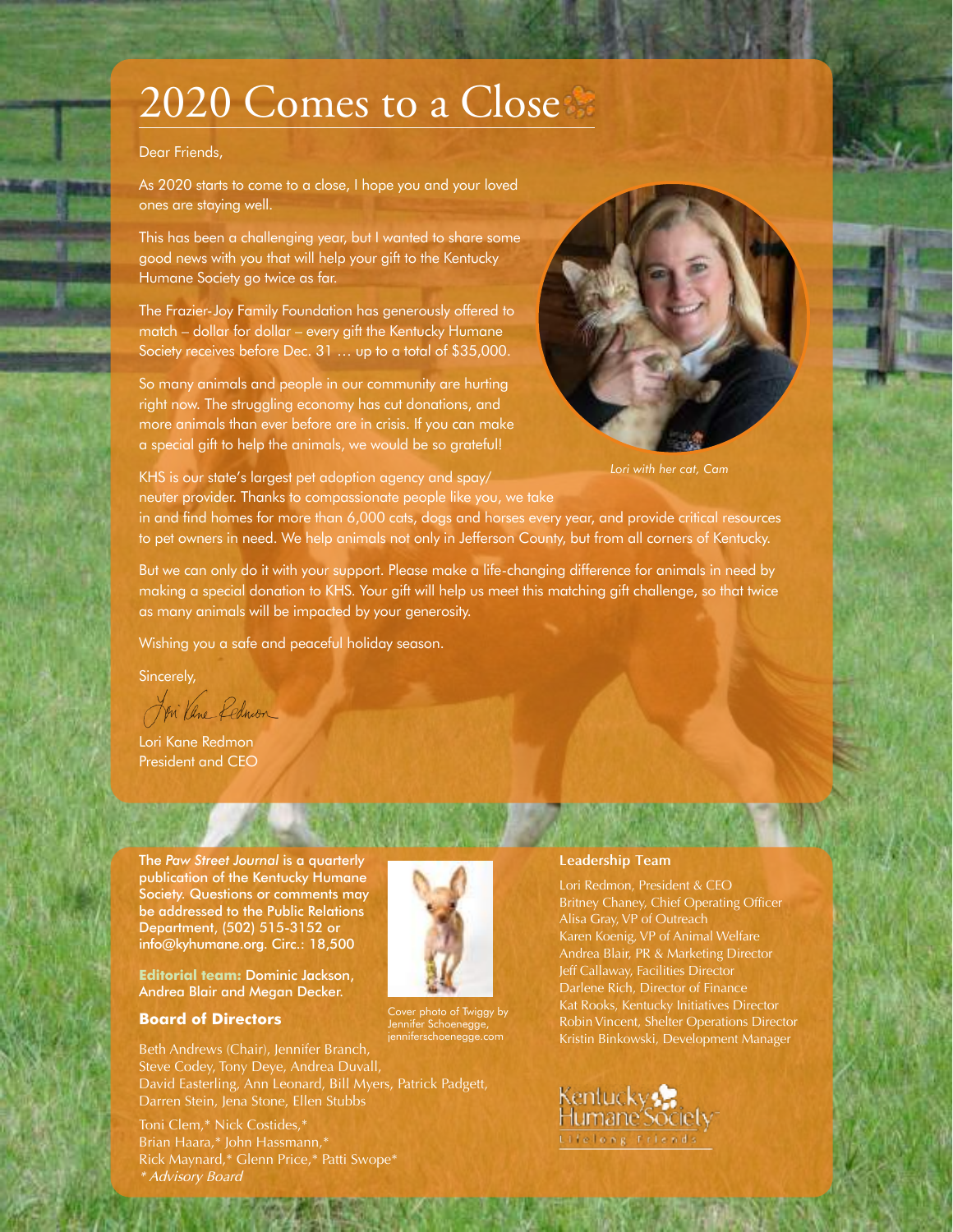# Twiggy's Triumph:

# *Starving stray puppy makes miraculous recovery*

In June, a woman knocked on the Kentucky Humane Society's Admissions door, a small blanket in her arms. The staff gently unwrapped the contents. They were shocked at what they saw.

A skeletal Chihuahua in critical condition – barely breathing, on the brink of death. Her body scale was a 1 out of 9 – the lowest possible before death by starvation. She barely weighed a pound. The staff rushed the stray puppy to the KHS veterinarian.

At first, Dr. Emily Bewley was not sure if the little dog would survive more than an hour.

"She was unresponsive, and her body temperature was 10 degrees lower than normal. But we promised her we would do everything we could to try to save her," said Dr. Bewley.

Dr. Bewley and her team began the slow and gut-wrenching process of trying to save her life. They warmed the little dog with a heating blanket and inserted an IV to provide fluids – trying to avoid organ shut down. They held her so that if she died, she would know she was not alone.

Over the next several hours, this tiny dog started to open her eyes, and she licked food from a staff's hand. But she was not even close to being out of the woods. It would take weeks of special care if she was going to survive.

The veterinary team took turns taking her home at night – feeding her every two hours and monitoring her condition.

"We were just calling her Little Chi – superstitious that if we named her, she would die. Well, almost two weeks later this little girl got her name – Twiggy!" said veterinary technician Angela Mikesell.

Each day, Twiggy got stronger. Soon, Twiggy had doubled her weight, and she blossomed into a confident, playful puppy. Her new family couldn't wait to adopt her. Twiggy will spend this Christmas safe and warm with a family who adores her. She will never be hungry or cold again.

It's what we want for every animal who comes through our doors. Your support makes our lifesaving work possible. Your donations allow us to give Kentucky's needy animals lifesaving medical care, nutritious food, kindness — and forever homes. Your gift makes miracles like this possible! Thank you for supporting animals like Twiggy!  $\ddot{\bullet}$ 

## **Have Your Gift Matched**

The Frazier-Joy Family Foundation has offered to match all donations received before Dec. 31 – up to a total of \$35,000. Have your gift doubled by returning the envelope in this magazine or by visiting our website, **kyhumane.org**. If you prefer to mail your gift, the address is Kentucky Humane Society, 1000 Lyndon Lane Suite B, Louisville KY 40222.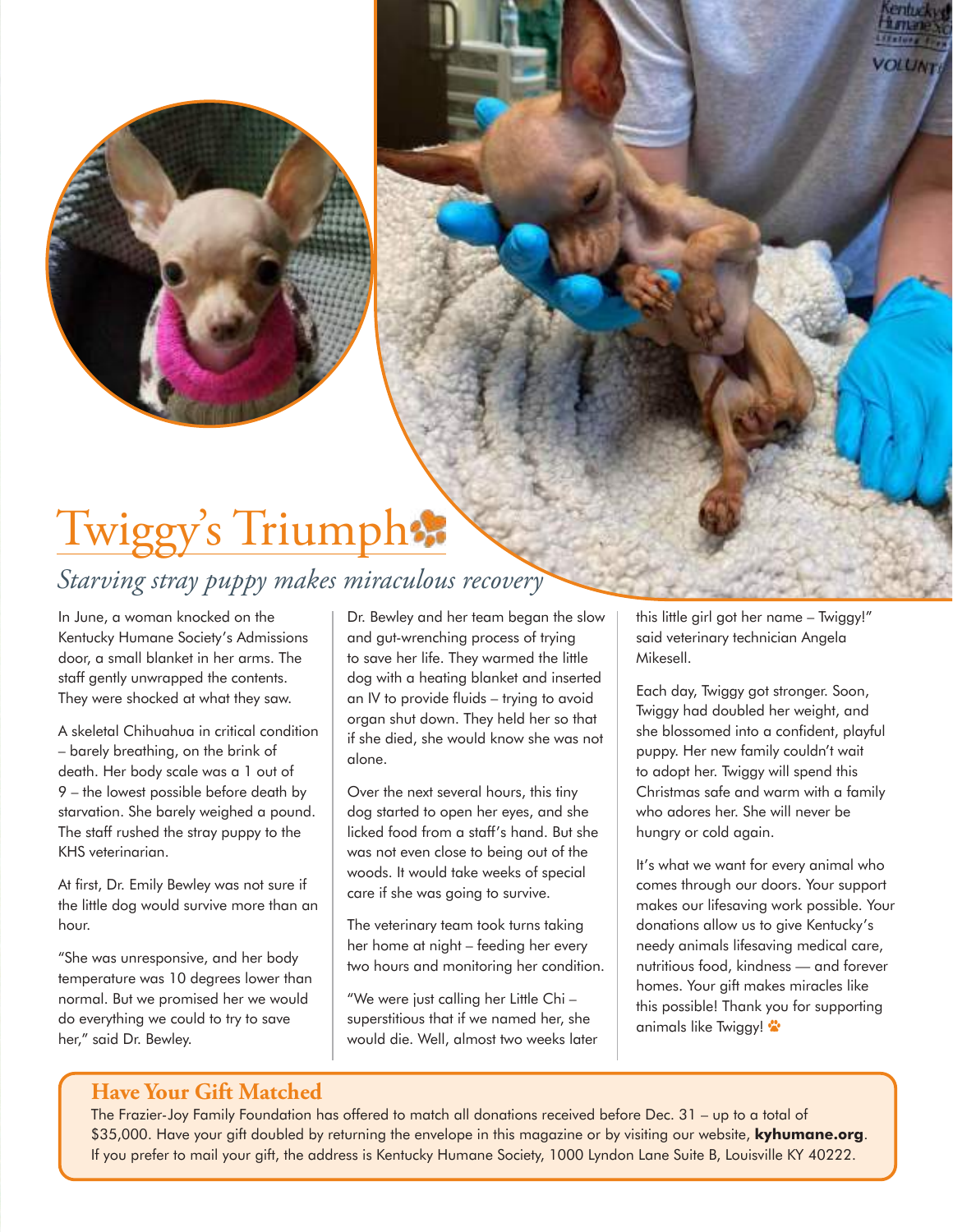

# Ariel Survives Fish Hook

In the middle of the pandemic, another animal needed saving. This time a young kitten, found by a Good Samaritan.

The tiny kitten was wandering a neighborhood at night, crying in pain and confusion. Horrifically, a large fishhook pierced through the soft pallet of her mouth and up into her eye. The Good Samaritan rushed her to a local emergency veterinary clinic, which removed the sharp hook.

The next day, Ariel – as we named her – came to the Kentucky Humane Society. Our veterinarian hoped that after the fishhook was removed, Ariel's eye could heal. But that was not the case. That cruel hook had damaged Ariel's eye beyond repair. It had to be removed. As Rebecca van Schepen, our veterinary assistant, held Ariel before her surgery, she purred, knowing that she was in loving arms.

After surgery, Ariel went into foster care with Yuko, a KHS volunteer who specializes in rehabilitating injured cats. In her foster home, Ariel played with feline friends and made the family laugh – just what a young, healthy kitten should be doing!

No one can imagine how an injury like this happened – we hope it was not intentional. All we can do is pick up the pieces of each hurt, neglected or abused animal that comes to us, provide them medical care, teach them that humans can be kind and loving – and give them a second chance at a happy life.  $\ddot{\bullet}$ 

# Strawberry & Rocky Run Free  $\mathbf{\dot{V}}$



In May, an animal control officer called about two horses surrendered by their owner. Over 10 years ago, the owner had a riding accident that left her severely injured, so her mother took over care of the horses. By taking care, that meant providing hay and water in their 12 x 12 ft. stalls – and that was all. It turned out, the mother was afraid of the horses, so for almost a decade, these two horses did not leave their dark and dirty stalls.

They lived side by side – in separate stalls, one small window looking out on the green pastures that they were denied access to. These horses entered this prison when they were just one year old. They were not provided farrier service, so their hooves grew for all those years – curling up, making it painful for them to stand or walk, what little they could, in their stalls.

Once the two Quarter Horses arrived at the KHS Willow Hope Farm, our staff began their long rehabilitation. Our equine team introduced them to new experiences – grass and warm sunshine, the ability to run and have interaction with other beings, both equine and human. We took time to gain their trust and allow them to adjust to all the things they had been deprived of for such a long time.

The farrier trimmed those long hooves, and with proper food, medical care and sunshine, their coats are now shiny and smooth – revealing two magnificent horses. Today Strawberry and Rocky are running in green sunlit pastures, making new horse and human friends and finally enjoying the life they deserve after a decade of imprisonment.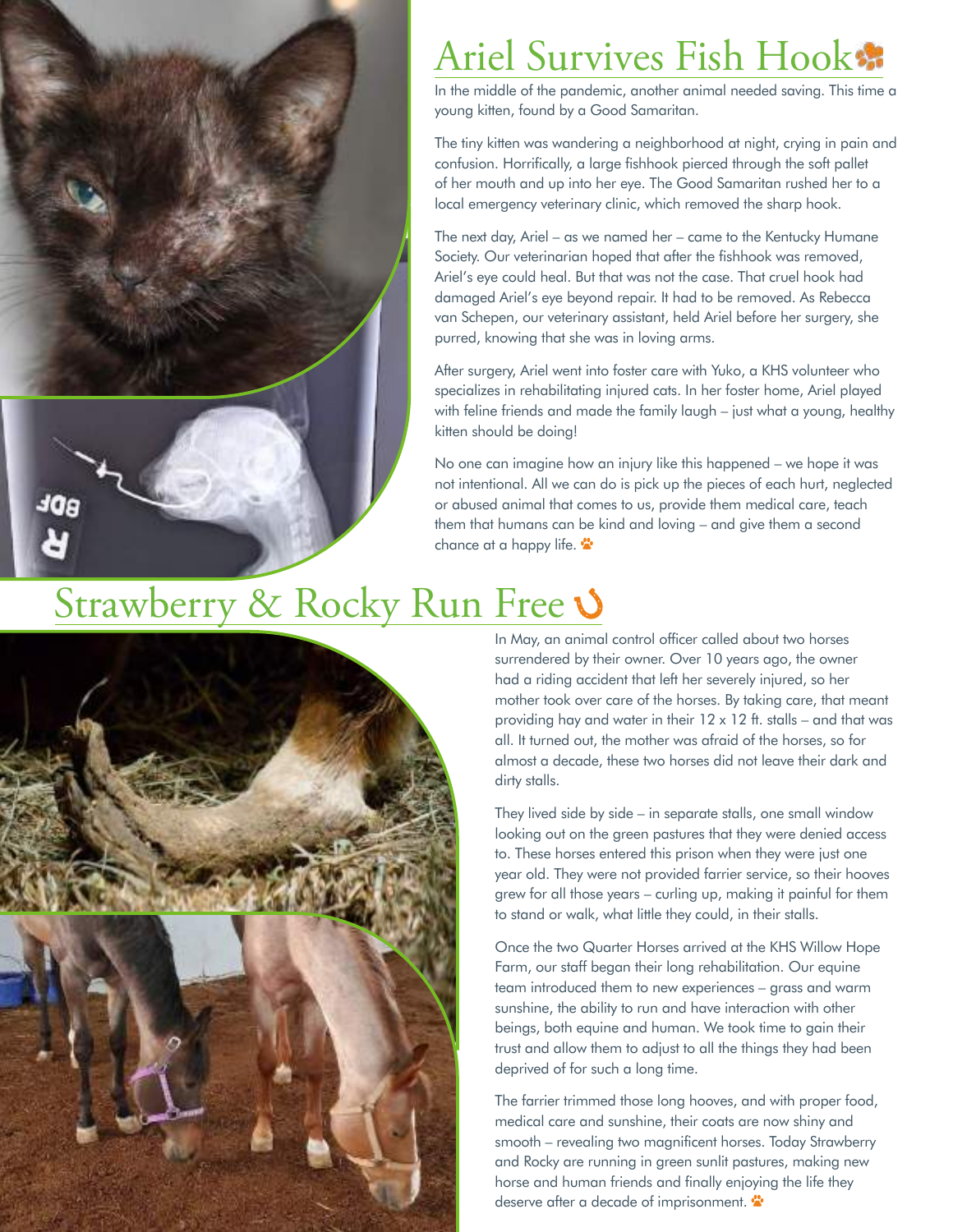# Raising a Puppy During COVID-19

With more time at home, many people are choosing to adopt a new companion animal. But the pandemic has also created some unique challenges – including how to socialize your puppy.

Proper socialization is immensely important to helping ensure your puppy will grow into a happy, well-adjusted and confident dog – which helps reduce future problems such as fear, anxiety and anti-social behavior.

A lot of sounds can seem strange and concerning to our dogs, but you can help make new sounds fun! For example, find a recording of thunder or turn on the vacuum and give your pup some treats. Pair these sounds with good things, and they become a lot less scary.

Meeting other dogs is important, but when this isn't possible, we can still help our puppies develop social skills. When you're out in the world and see another dog, reward your puppy for checking in with you so they associate seeing another dog with rewards from you.

If you have family or friends with dogs, that's wonderful – but be sure to choose your puppy's dog friends carefully. Your puppy needs good experiences with calm, polite dogs who won't scare or overwhelm them, so they can learn that other dogs are fun.

Our pups might not meet many new people right now, but playing "dress up" can go a long way. Work on your basic obedience skills while you're wearing a silly hat, sunglasses, a puffy coat or your mask. You can practice crawling, skipping or using a cane. Get creative! Friends and family can help too, even from a safe distance. The goal is to teach your pup to associate new friends that look strange to them with great things.

Keep things fun and positive for your puppy. Even just sitting and watching the world go by is good for socialization. If your dog seems shy or fearful, don't hesitate to reach out to one of our certified trainers. We are here to help! Contact our Behavior Department at 502-253-2883.

### **New! Puppy and Teenage Socials**

To help young puppies and "teenage" pups, KHS is now offering Puppy Socials, composed of 45-minute sessions of age-appropriate socialization exercises, off-leash play with other puppies, written homework for families, and a live video stream with commentary from a KHS certified behavior trainer. Puppy socials are available in two age groups – puppies 8-15 weeks old and puppy "teens" age 4-6 months. Learn more by calling 502-253-2883 or visiting **kyhumane.org/behavior-training.** U

## **Need Help? Call Our Pet Help Line**

Are you or someone you know struggling financially during the pandemic and having trouble caring for your animal? Call our Pet Help Line, 502-509-4738 or email **helpline@ kyhumane.org**. Thanks to grants from GreaterGood. org, Banfield Foundation, Dogs Trust USA, The Grey Muzzle Organization and others, KHS can provide pet food and vouchers for veterinary care, emergency boarding, dog training and other services to families who qualify.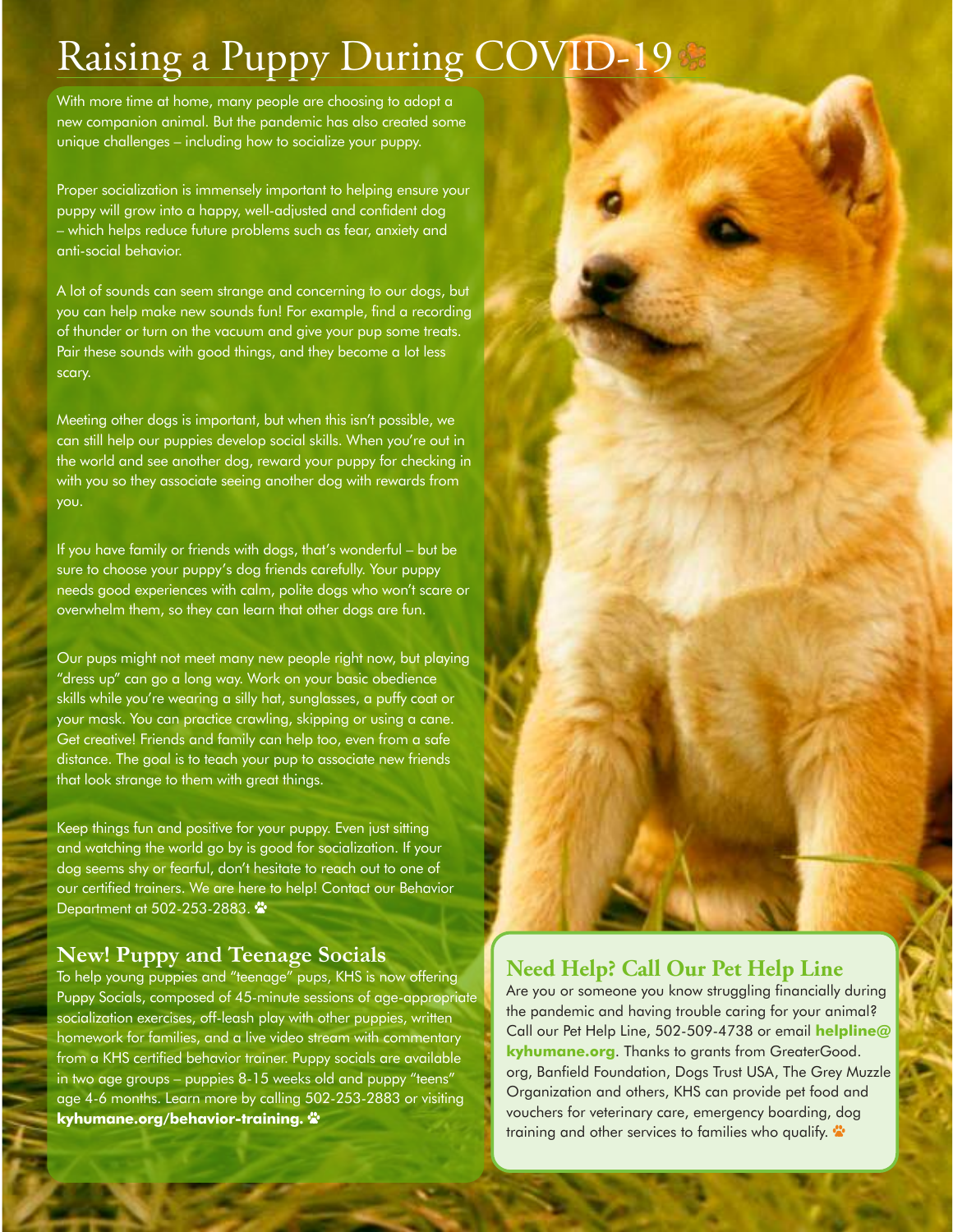# We've Gone Virtual!

During the pandemic, we're adapting to a new reality, but our mission remains the same. We are grateful and amazed that so many supporters have stuck with us, even as our biggest events of the year went virtual in 2020.

## **Waggin' Trail Walk for the Animals**

Our annual Waggin' Trail Walk for the Animals was rescheduled for August 9 as a virtual event. We are thrilled that 215 people signed up online to walk with their dogs on their own, and to raise much-needed funds for our shelter animals!

We want to give a big shout out to Megan Decker, our talented Media Manager and top Waggin' Trail fundraiser, who raised \$3,670. Megan walked in honor of Opie, her 14-year-old rescue dog. We also want to recognize our sponsors:





Feeders Supply, Purrfect Day Café, Pet First Pet Insurance, Oxmoor Toyota, and Park Community Credit Union  $\ddot{\bullet}$ 

## **Tuxes & Tails Gala**

What an incredible evening we had on September 19! Our Tuxes & Tails Gala was held all online, and supporters as far away as Australia tuned in! We are so grateful for the almost 500 people who "attended" the online event, bid on auction items and donated, as well as the generous businesses and artists who provided auction items.

A special part of Tuxes & Tails is when we invite people to support our TLC (Tender Loving Care) Fund, which helps pay for medical or behavioral help for our most fragile shelter animals. We are thrilled that supporters gave over \$73,000 to this special fund – enough for us to provide critical care to over 200 animals in the next 12 months.

Presenting Sponsor:



Signature Sponsor:



**BROWN-FORMAN** Platinum Sponsors:

**TODAY'SMEDIA** 



Silver Sponsors: Automated Lifestyles, Gary & Kathy Clements/ Kevin & Susan DeMott, Feeders Supply, the Frazier-Joy Family Foundation, Grabhorn Law Insured Rights, Purrfect Day Café and the Underwriters Group.



Providing for Pets in Need Today, Tomorrow and Beyond

Become a member of the Kentucky Humane Society's Lifelong Friends program when you designate KHS as a beneficiary of a planned gift. Future generations depend on the important decisions you make today. Already have KHS listed in your estate plans? Please let us know so we can honor your compassionate decision.

Kristin Binkowski | 502-515-3147

# Peace of Mind for Your Pet's Future

At the Kentucky Humane Society (KHS), we understand pets are more than just companions: they are family.

What would happen if you were no longer able to care for your pets? They have given us so much: unconditional love, joy and comfort. Preparing for their safety and security in the event of our absence is the final, but perhaps most significant, act of this lifelong friendship.

KHS' Pet Guardianship Program helps provide a bright future for pets who outlive their owners. By enrolling in the Pet Guardianship Program when you make a planned gift to KHS, you have our promise to immediately receive and care for your beloved companions and place them into new homes. Your pets depend on you to meet their needs – and KHS promises to be there for them when you no longer can.

To learn more, contact Kristin Binkowski, Planned Giving Specialist, at 502-515-3147 or **kbinkowski@kyhumane.org**. U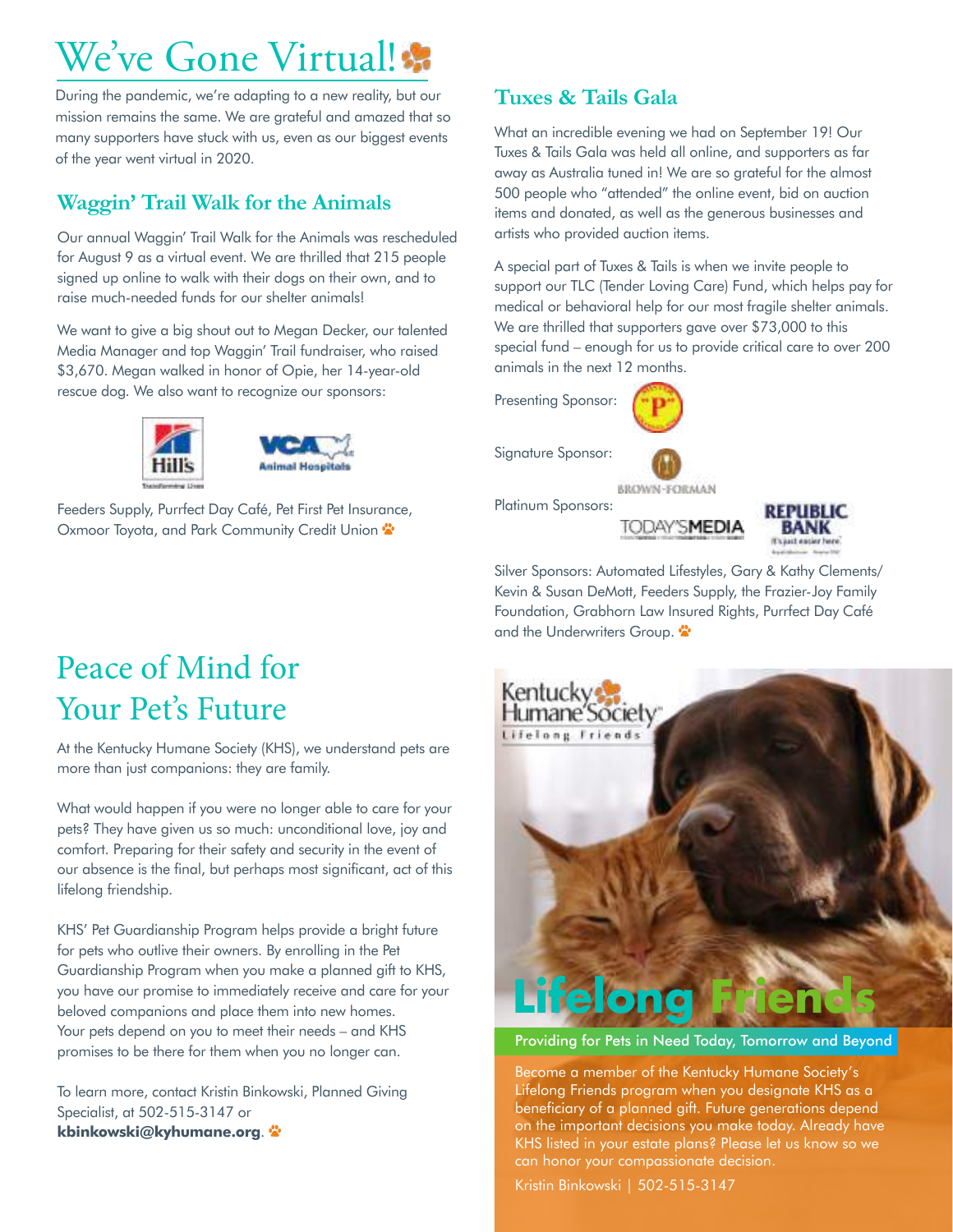# Meaningful Holiday Gifts:

Are you looking for unique holiday gifts for your loved ones? Here are a few ideas that also benefit the animals at the Kentucky Humane Society.

### **Pawtique**

Shop our Pawtique for animal-themed gifts, such as "Keep Louisville Purring" hoodies or "Keep Louisville Wagging" shirts, "Proud Dog Mom" or "Proud Cat Dad" T-shirts and much more. We recommend you order early, as each item is printed on demand, and some items are taking longer during the pandemic. **kyhumane.org/pawtique**

### **Dedication Paver**

Honor or memorialize a two- or four-legged friend with an engraved brick at the Kentucky Humane Society's Sam Swope Pet Treatment & Lifesaving Center; 4"x8" pavers are \$100 and 8"x8" pavers are \$250. **kyhumane.org/honor-gifts**

### **Amazon Smile**

If you shop Amazon, use smile.amazon.com to have Amazon donate .5% of all your eligible purchases to the charity of your choice. Amazon Smile has the same products, same prices and same service, at no cost to you. So far this year, KHS has received over \$3,000 through this program!

## **KHS Pet Calendar**

When you visit Feeders Supply after Thanksgiving, be sure to purchase a KHS Pet Calendar. It makes for a great stocking stuffer, and features adorable local animals.



### **Sponsor an Animal**

Did you know you can sponsor any adoptable animal at KHS? Sponsorships help all pets who come to KHS by offsetting the costs of food, shelter, enrichment and veterinary care. You can sponsor as much or as little as you wish, and you can make your gift in honor of a loved one. We'll send them a card to let them know **about your generosity. kyhumane.org/sponsor-a-pet**  $\ddot{\ddot{\cdot}}$ 



#### **Holiday Plans?**  *We'll take great care of your 4-legged family member*

While you're away, entrust your best friend to the animal experts at the Kentucky Humane Society Pet Resorts, where we love your pet like our own. Offering overnight boarding, Doggie Daycare and all-breed grooming. Holidays book up early, so call us today. Proceeds benefit shelter pets! **kyhumane.org/petresorts** 

Eastpoint Pet Resort, 13310 Magisterial Dr., 502-253-2221 | Fern Creek Pet Resort, 5225 Bardstown Rd., 502-499-1910